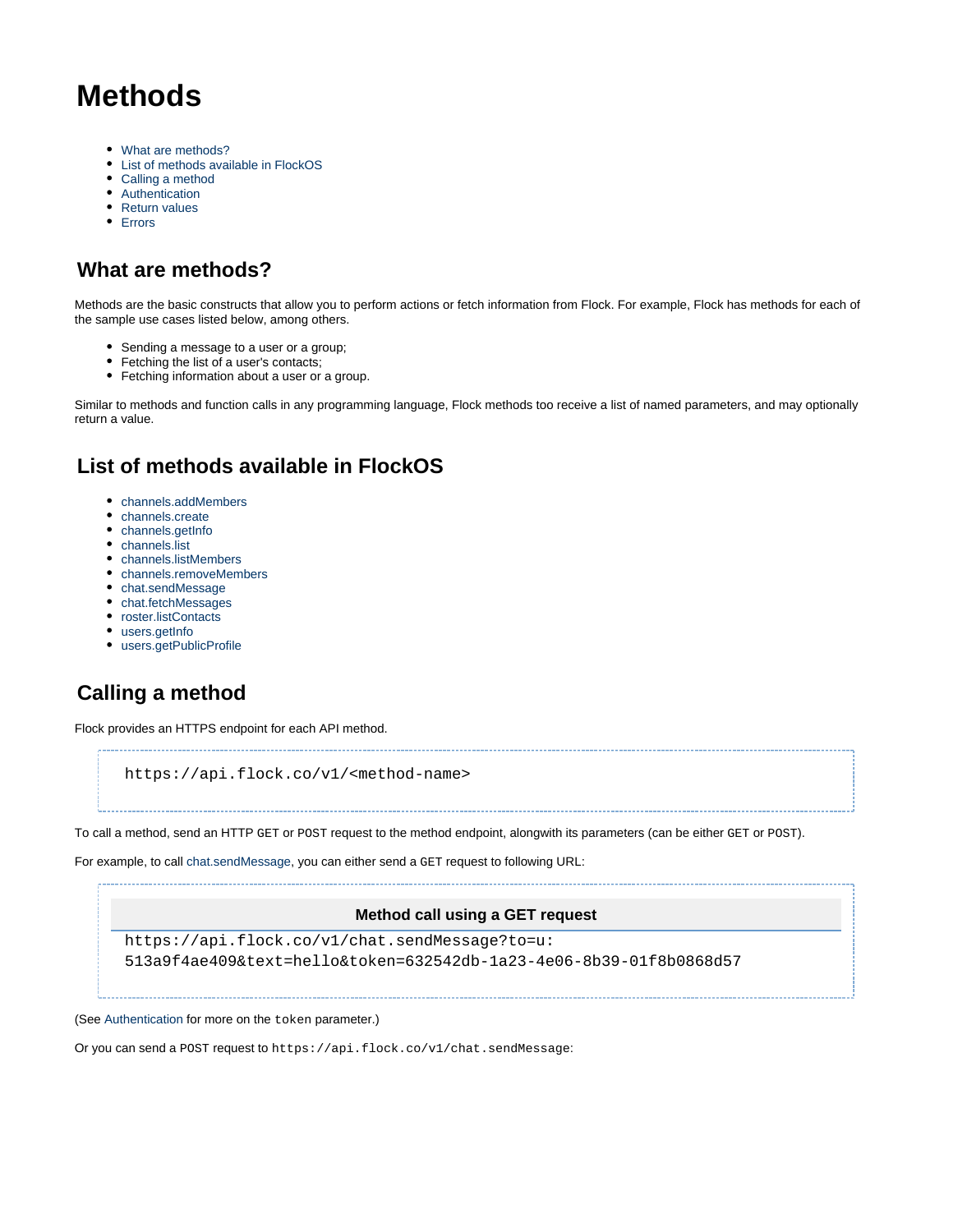

If a method call is successful, the status code 200 is returned in the HTTP response.

### <span id="page-1-3"></span><span id="page-1-0"></span>**Authentication**

To call a method, an app will need to pass an authentication token on behalf of the user (either a normal user or a [bot](https://docs.flock.com/display/flockos/Bots)).

For normal users, you receive this token in the [app.install](https://docs.flock.com/display/flockos/app.install) event.

For a bot, you can see the token in the developer dashboard after you enable it.

This token is passed as the token parameter in the HTTP request that calls the method.

### <span id="page-1-1"></span>**Return values**

Yes, methods may optionally return a value. A response value is returned as a JSON document in the response body of the HTTP request.

```
HTTP response to a method call
HTTP/1.1 200 OK
Content-Type: application/json
Content-Length: 51
{
     "uid": "d9e054e0-a679-4a7a-9cfa-7299669aa083"
}
```
### <span id="page-1-2"></span>**Errors**

If an error occurs while processing your request, an HTTP status code other than 200 is returned. Further information about the error is provided by a JSON in the HTTP response body.